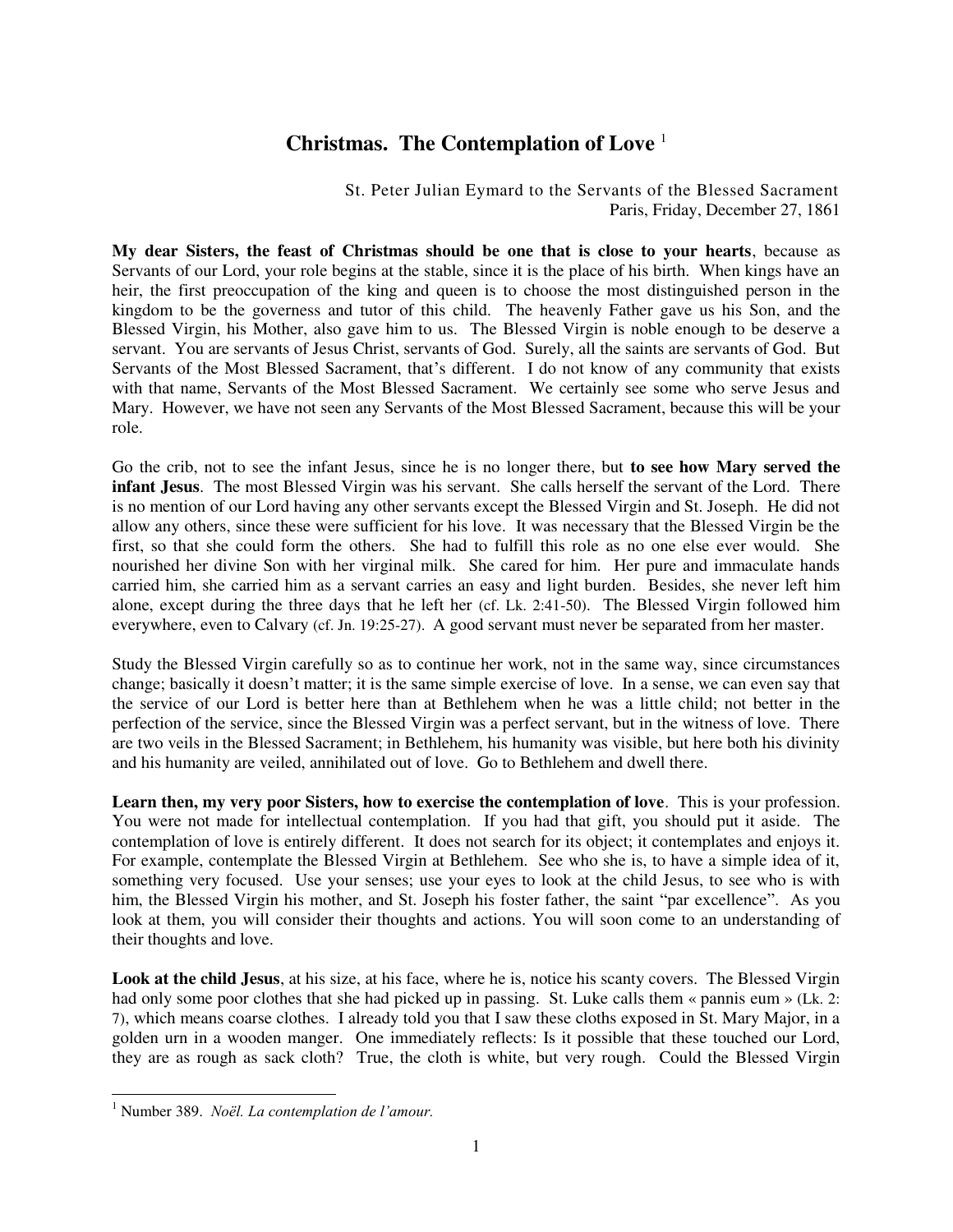possibly have woven it, since it is so badly made? There is a heavy thread and others that are finer. She must have found it, since only the poor would own it. I was not surprised to see men and women shedding tears as they looked at it.

**Ponder the love**. We can ask, Why did he do this? While contemplating we ask why. We ask the Blessed Virgin, My dear Mother, why did you put him there? – He wanted it so. It was painful for me to put him directly on the straw. – Why did he do it? – Out of love for you. St. Joseph and I were sad at the sight of such poverty!

I cannot understand contemplation in any other way. So much for our eyes. We are also there, listening. Like a curious servant, we listen to all who come to the Blessed Virgin and St. Joseph [...].

Sometimes contemplation is more external than internal. This is not the contemplation of love. The mind works and searches. When an idea is conceived and one enters into the mystery, the soul forgets itself, penetrating what it sees. This is what happens when one sees a beautiful painting, or something beautiful, the eyes become fixed and no longer see; the ears no longer hear. This is **the contemplation of love**. When the soul is fully attentive, it neither sees nor hears anything, because it has entered into our Lord. This is very easy, something you do without even realizing it. When you make a prayerful and fruitful adoration, you say, I ran out of time, it seemed like just a minute. That experience came from the fact that your soul was with God, enjoying him, totally immersed in God.

**How can one reach this stage?** One must work at it. In the contemplation of love, we must put our senses to sleep, as we do for children who are always crying. What do we do? We draw their senses and their attention to something else. Likewise, we keep our senses busy, while our soul goes with God. If our senses wander, we bring them back with another thought. This is very necessary in the ordinary state of the soul. When God recollects us, we are like fish at home in the water. The Good Lord does everything internally and externally in a very gentle way. He merely wants our cooperation.

**My Sisters, to arrive at the contemplation of love, try to be calm, free of all anxiety and of all bondage.** Otherwise, we separate ourselves from our Lord; one of our senses is present, the others are not. What's happening? Each sense contemplates in its own way. But, you might ask, when should we set aside this external contemplation? You will do so without realizing it. The door is open and you will enter. You will gradually make progress, as you apply yourself more completely. Do this for our Lord. Apply your contemplation to the Eucharist. Then you will see how he continues in the most Blessed Sacrament what he began in Bethlehem.

Even if very tiny then, he seems much smaller in the Blessed Sacrament. The host contains him, his adorable body and his divinity as well, smaller now than at the stable, where he lay on straw. The greater his love the more it shrinks to come all the way to us. While his swaddling clothes were little more than rag, he is even poorer now in the Blessed Sacrament where only the appearance of bread clothes him. The child Jesus did not speak, he grew normally, thinking and praying interiorly. This is even truer in the Blessed Sacrament, for our Lord is at the mercy of everyone, there is no movement here nor words spoken. Can you not see that there is more here than at Bethlehem?

**There is a major difference, however.** He suffered then, now he no longer can suffer. He came to die, now he comes to live. He can no longer die, but all the elements for suffering are still present. Were it possible, his suffering would be even greater. The source of suffering is far greater, leading to agony. Were it still possible, he would be in constant pain. It's important to contemplate our Lord at Bethlehem in connection with his presence in the Blessed Sacrament. This is what gives life to the Bethlehem scene.